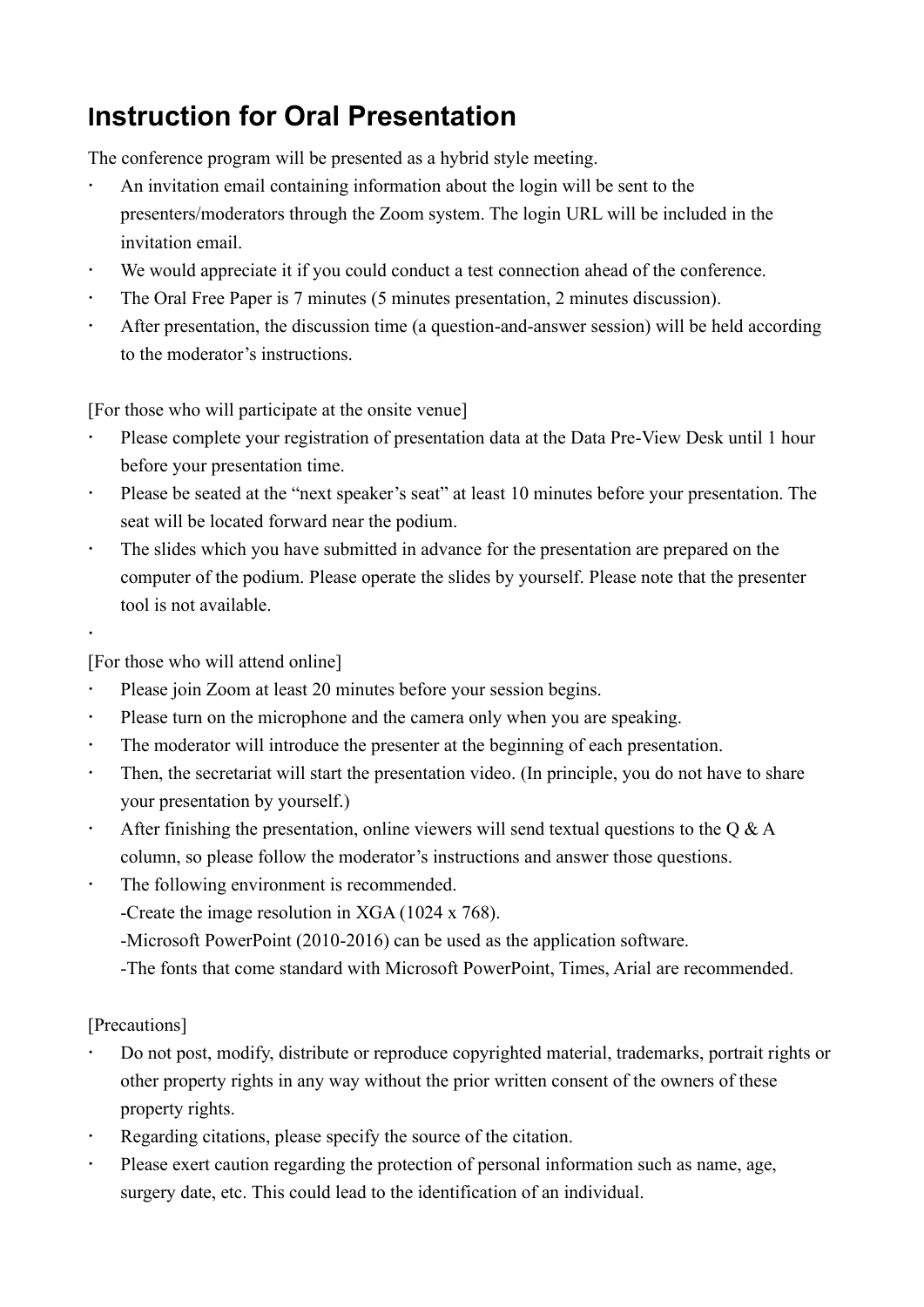# **Instruction for Chairs**

The conference program will be presented as a hybrid style meeting.

- An invitation email that contains information about the login will be sent to the presenters/moderators through the Zoom system. The login URL will be included in the invitation email.
- ・ At the real time webinar, the recorded lecture will be presented, and speakers/chairs are requested to join the discussion time. The presentation and  $Q & A$  session will be delivered live.
- The general oral presentation time is 15 minutes. The Oral Free Paper is 7 minutes (5 minutes presentation, 2 minutes discussion).
- After presentation, the discussion time (a question-and-answer session) will be held according to the moderator's instructions. The online viewer will send questions in the Q & A column. The onsite participants will ask questions using the microphone at the conference hall.
- After the conference, the recorded video will be posted on the on-demand presentation page.

[For Chairs who will participate at the onsite conference venue]

Please be seated at the "next chair's seat" at least 10 minutes before the session will start. The seat will be located forward near the stage.

[For Chairs who will attend online]

- Please join Zoom at least 20 minutes before your session begins.
- ・ Please turn on the microphone and the camera only when you are speaking. Please mute the microphone otherwise.
- ・ Please introduce the presenter at the beginning of each presentation. Then, the secretariat will start the presentation video, or the speaker will start his/her presentation on-site.
- After finishing the presentation, please turn on the microphone and camera again. Online viewers will send textual questions to the Q&A column, and the onsite participants will ask questions using the microphone in the conference room. So please convey those questions and moderate the discussion.
- The following environment is recommended.

-Create the image resolution in XGA (1024 x 768).

-Microsoft PowerPoint (2010-2016) can be used as the application software.

-The fonts that come standard with Microsoft PowerPoint, Times, Arial are recommended.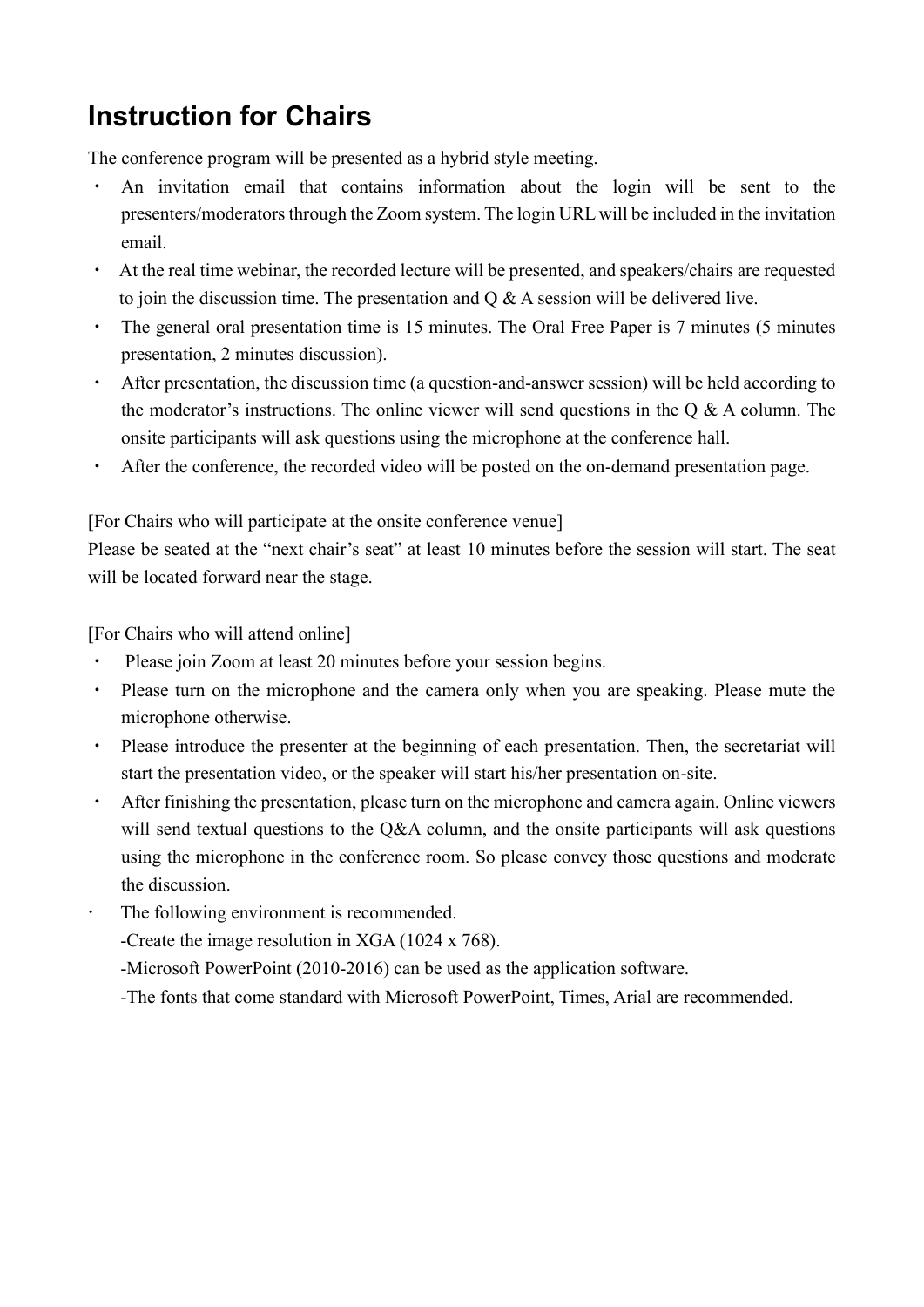### **Instruction for On-Site Poster Presentation**

[About presentation style]

- ・ A panel width 90cm×length 210cm will be provided for each poster as following sample.
- ・ Poster number will be prepared by secretariat.
- ・ Title and author's name are required to be prepared by each presenter.
- ・ Pins for display will be provided at each poster panel.
- ・ Location: Poster Session will be located in (or foyer of) the Room 4, B2 Floor, The Prince Park Tower Tokyo.
- ・ Schedule: On-site Poster Presentation is scheduled as follows.

| Poster Attachment:   | $7:30-11:00$ on December 17 (Friday)  |
|----------------------|---------------------------------------|
| Poster Presentation: | 13:40-14:20 on December 18 (Saturday) |
| Poster Removal:      | 16:00-17:30 on December 18 (Saturday) |

- ・ Presentation Time: 5 minutes (3 minutes presentation; 2 minutes discussion) for each presentation.
- ・ For those who have not removed posters until above removal time, please accept that the secretariat will discard any posters that have remained.
- ・ Awarding Ceremony: The Awardees will be presented at the Closing Ceremony during 17:40-17:50 on December 18 (Saturday).



#### **Poster Panel**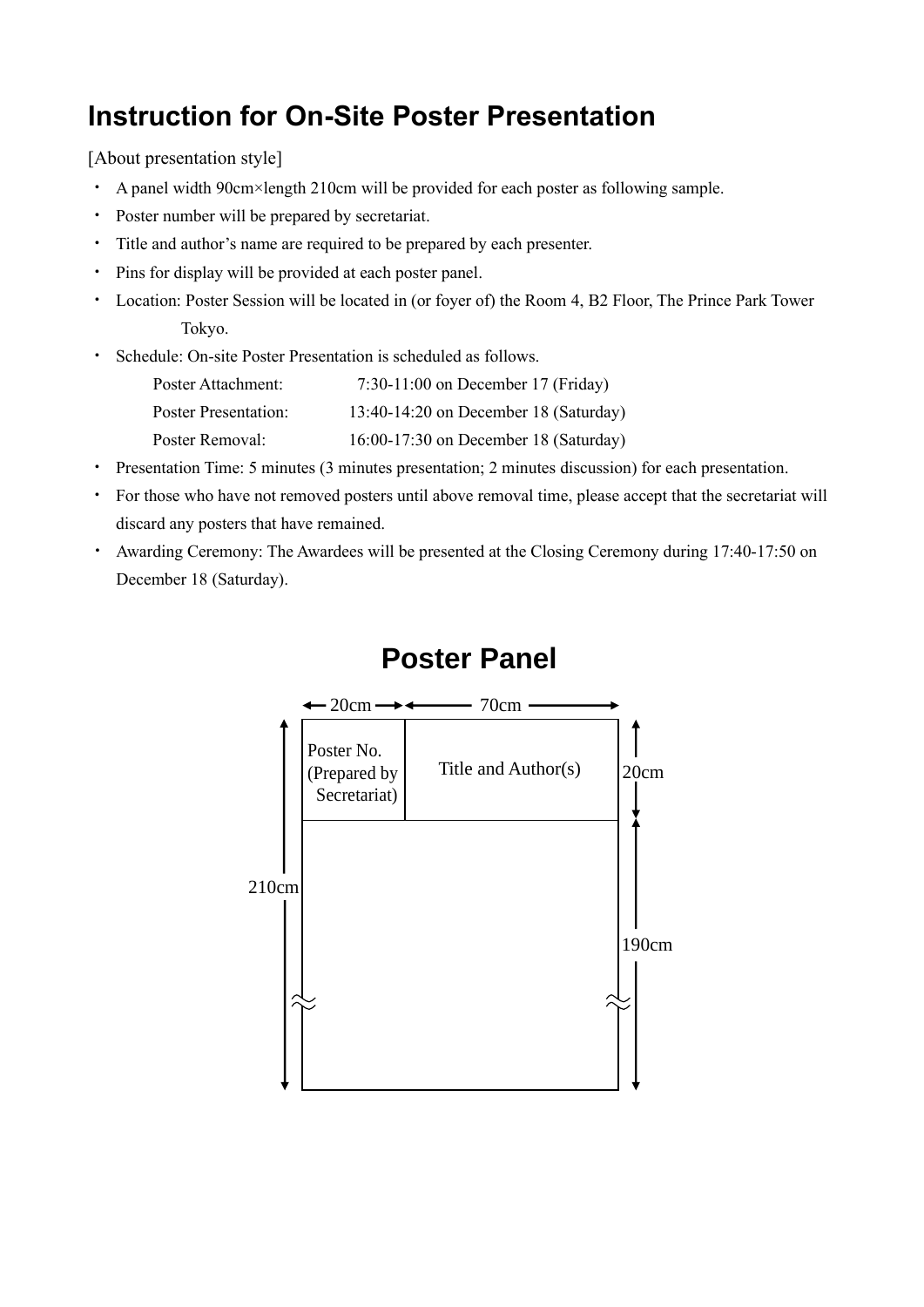## **Instruction for E-Poster Presentation**

[About presentation style]

The conference program will be presented as a hybrid style meeting.

The presenters who are not able to attend physically to the conference venue, are requested to present as the E-Poster.

- ・ Please submit PowerPoint presentation data beforehand.
- ・ The E-Poster session will be available through APASL Oncology 2021 Website from the conference term.
- ・ After the conference, the presentation will be posted on the on-demand presentation page.
- ・ Please send your presentation (PowerPoint File 4:3) in advance to the secretariat as follows.
- Microsoft PowerPoint (2010-2016) can be used as the application software
- $\cdot$  File size is limited to 20 MB
- The number of PPT slides is limited to 15 slides including the title and COI slides.
- Requested PowerPoint size is 4: 3
- Awarding Ceremony: The Awardees will be presented at the Closing Ceremony during 17:40-17:50 on December 18 (Saturday).

[Precautions]

- Do not post, modify, distribute, or reproduce copyrighted material, trademarks, portrait rights, or other property rights in any way without the prior written consent of the owners of these property rights.
- Regarding citations, please specify the source of the citation.
- Please exert caution regarding the protection of personal information such as name, age, surgery date, etc. This could lead to the identification of an individual.
- Please pay particular attention to images that may be considered problematic when viewed by the public at this conference.

------------------------------------------------------------------------------

If you have any questions, please contact the secretariat below. Contact: APASL Oncology 2021 in Tokyo Congress Secretariat c/o Academia Support Japan Email: info@apasl-oncology2021.org Tel: +81-3-6380-0102 Fax: +81-3-6380-0103 URL http://www.apasl-oncology2021.org